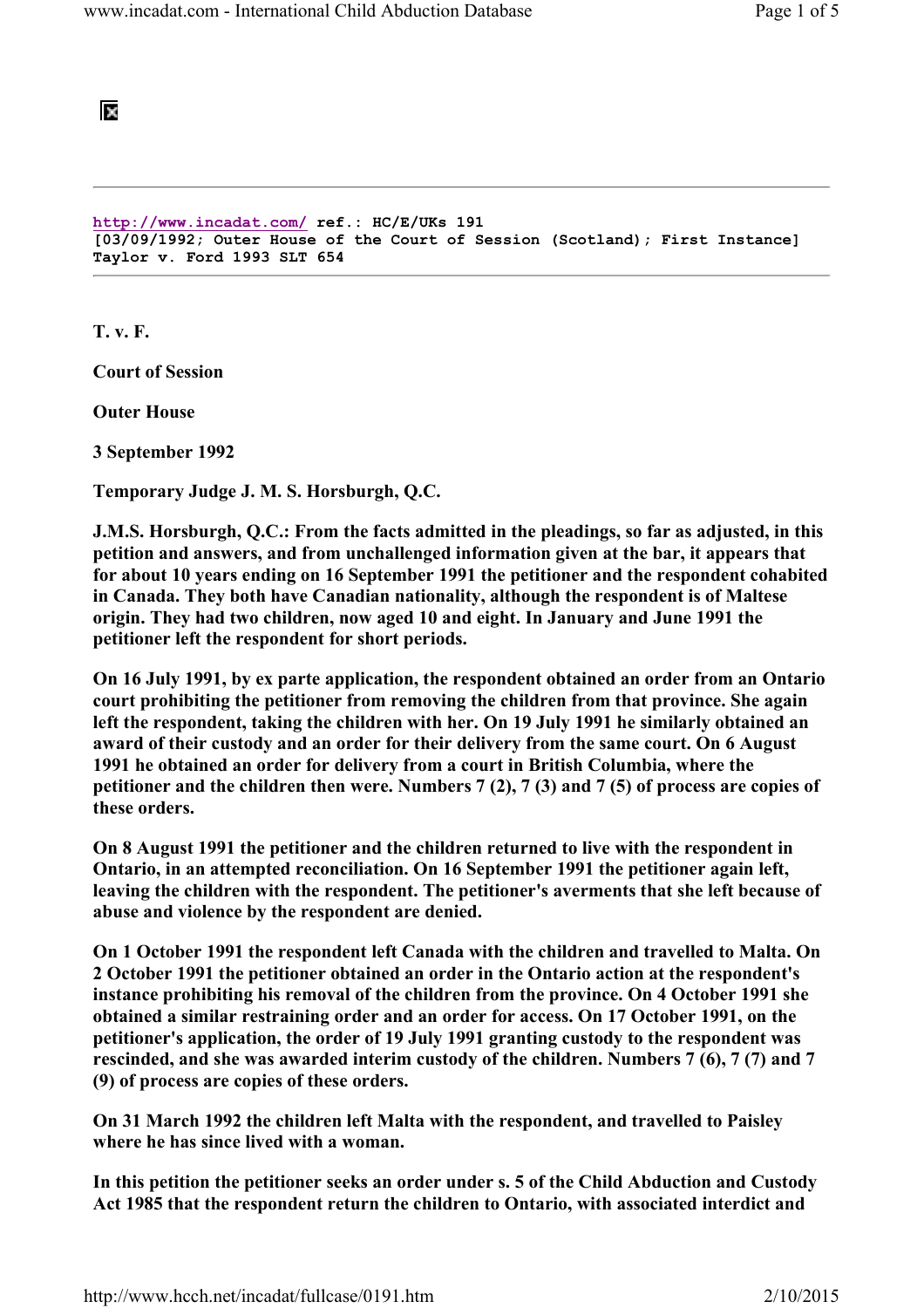orders to facilitate delivery of the children to her. She avers that with the attempted reconciliation between 8 August and 16 September the court order of 19 July in the respondent's favour fell, and her equal entitlement to custody with the respondent under s. 20 (1) of the Canadian Children's Law Reform Act 1980 (hereafter referred to as the 1980 Act) revived. She also avers that the children's removal was in breach of her rights of custody to which art. 3 of the Hague Convention applied, and which she was actually exercising. She maintains that the removal of the children from Canada was wrongful.

On the other hand the respondent avers that at the time of the children's removal he had an award of custody, while the petitioner had no such right, and in any event, she was not exercising any right she might have at the material time. Thus his removal of the children was not wrongful.

On 11 August 1992 the vacation judge granted interim interdict against the removal of the children from Scotland by the respondent. On 12 August he ordered the respondent to return the children to the petitioner, who had come to Scotland, and directed that her subsequent care of them be subject to social work department supervision. The petitioner recovered care of the children, and they presently live with her.

Motions by the respondent for recall of these interlocutors, and for delivery of the children to him, were argued before me on 26 and 27 August. In essence the arguments presented followed the parties' respective averments, and were directed chiefly to the issue of the effect of the attempted reconciliation on the order of 19 July 1991.

I am of the opinion that the respondent is entitled to recall of the interim interdict pronounced on 11 August.

I have reached that conclusion upon the view that the respondent's removal of the children was not wrongful within the meaning of art. 3 of the Hague Convention. On 19 July 1991 he had obtained an order giving him custody of the children. Under s. 20 (7) of the 1980 Act the petitioner's equal entitlement to custody then ended, and she had no custodial rights. In terms of art. 5 of the Convention the rights the respondent then had included that of determining the place of residence of the children. He was thus entitled to take them out of Canada on 1 October 1991. The respondent's right remained effective till rescinded on 17 October, since which date the petitioner has had an interim order for custody in her favour.

The petitioner's argument was first that resumption of cohabitation by the parties had revoked the court order of 19 July, and secondly that the respondent's lawyer's letter of 1 August 1991, which was no. 7 (4) of process, also might have compromised that order. The effect was that the equal custody entitlement given parents by s. 20 (1) revived. Thirdly, she argued that in removing the children the respondent was in breach of both his and the petitioner's custody rights, and so the removal was wrongful.

I consider that first argument to be incorrect. As to Canadian law on the matter, I was referred to Hatt v. Hatt. That case decided that under ss. 1 (1) and 2 (1) of the Infants Act, which gave parents equal entitlement to custody unless otherwise ordered by the court, a resumption of cohabitation did not terminate a court order for custody. The Infants Act seems to have been the statutory predecessor of the 1980 Act. In an opinion obtained from Canadian counsel Hatt was relied on, and in another opinion reference was also made to a decision of Pat Wallace J. in August 1991 to the effect that an interim order for custody and/or support remained effective until changed by the parties. Both opinions supported the view that the attempted reconciliation had not terminated the order of 19 July.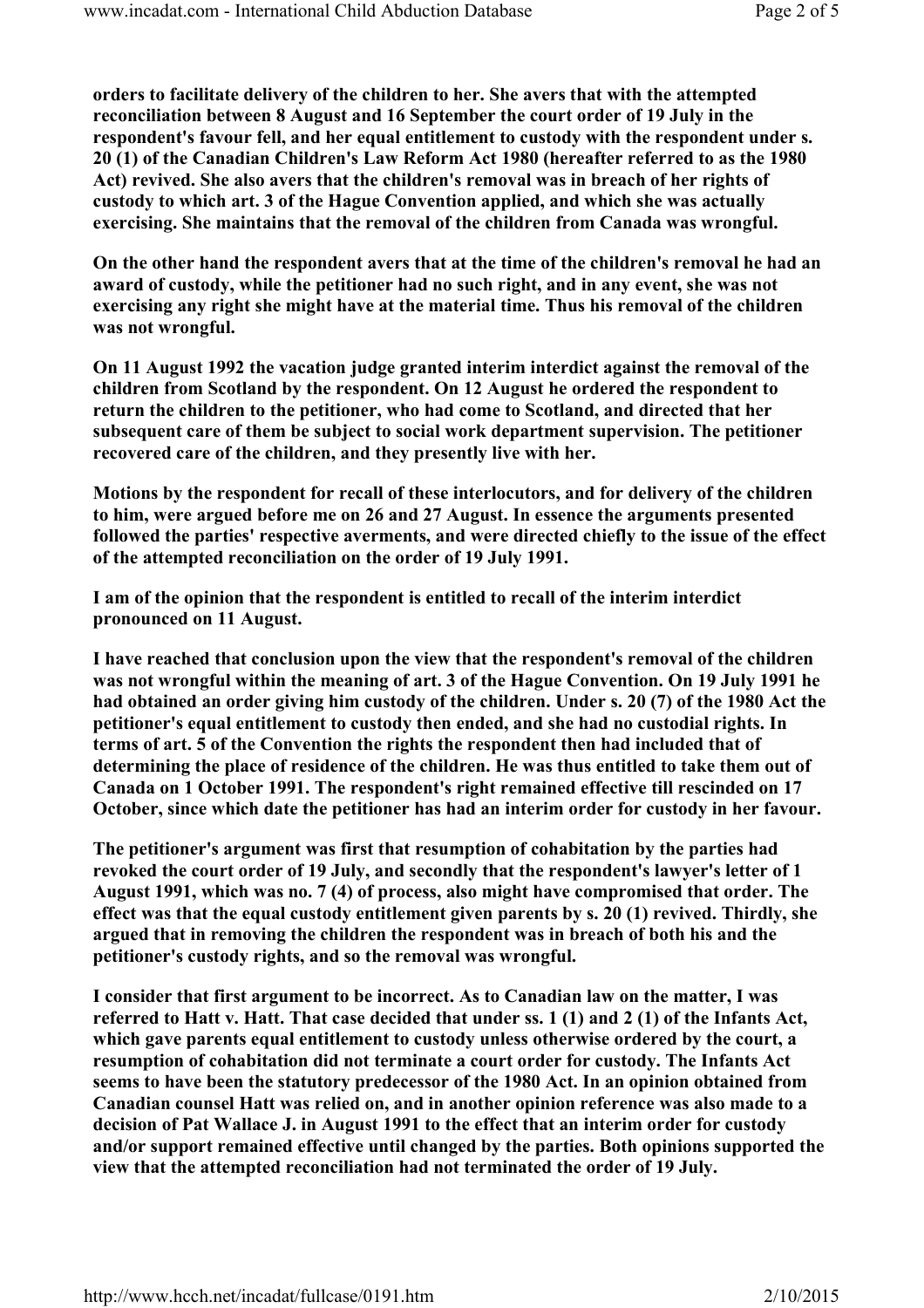The petitioner's assertion that the reconciliation revived equal custody entitlement relied upon passages in a research memorandum in process. These were to the effect that it was possible that the courts might be persuaded by analogy with Mongrain v. Mongrain and Grail v. Grail that the order of 19 July 1991 fell and Hatt would be overruled or not followed.

In my opinion that is an inadequate basis for contending that the respondent's removal of the children on 1 October 1991 was wrongful, for two reasons. First, the memorandum merely puts forward the possibility that in the future Canadian courts might not follow Hatt. Secondly, the cases of Mongrain and Grail dealt with a different statute, and related to spouse and child support, not to custody. According to the reports, nos. 9 (4), 9 (5) and 9 (6) of process, Hatt was not cited or considered. They therefore provide an insufficient basis for the contention that at the time of the removal of the children there were directly conflicting decisions on the issue in the Canadian courts.

The petitioner's argument was also based on an opinion of Canadian counsel which was to the same effect as the memorandum. It does not refer to Hatt. It states that Ontario law on the effect of reconciliation on custody orders is unclear, and that judges take different views. I do not consider that variation in practice forms an adequate foundation for finding the respondent's removal of the children to have been wrongful. Even if, as averred by the petitioner, the respondent had been advised by his lawyers that removal of the children would be wrongful, standing the information available to me, that advice cannot be regarded as sound. Accordingly, I do not consider that as a matter of law at least, the respondent's action can be regarded as wrongful.

Counsel for the petitioner also argued that since the question was an open one, I should request a decision from the Ontario court on whether the removal was wrongful. I am not prepared to take that course for two reasons. First, I was not referred to any reported case which disapproved of or did not follow Hatt. Secondly the Hague Convention is designed to achieve the speedy return of children wrongfully removed from a jurisdiction, and in the Inner House in MacMillan v. MacMillan and Dickson v. Dickson the need for expedition in deciding applications under the Convention has been emphasised. A request to Ontario would cause delay, and I think that course would only be justified if there was a real doubt about the effect of attempted reconciliations on custody orders under Ontario law at the time of the removal. On the information before me such a doubt has not been shown to exist.

I also consider the petitioner's second argument to be unsound. It was maintained that there might be an agreement which revoked the court order of 19 July. I reject the argument because first it is based on speculation. Secondly, I find nothing in s. 20 to indicate that one or other party can compromise a court order. Thirdly, on its face no. 7 (4) of process does not constitute an agreement between the parties, nor is it a separation agreement such as is referred to in s. 20. In any event, its proposals were superseded by the attempted reconciliation.

Lastly, I consider that the respondent's argument receives powerful support from the fact that the petitioner sought an obtained orders for rescission of the order of 19 July on 4 and 17 October respectively. These steps strongly indicate that at the time of the removal of the children the order of 19 July was regarded as being in force. Counsel for the petitioner had no satisfactory explanation for why that was done if the petitioner's equal right of custody had been revived and the respondent's sole right lost.

I do not consider the petitioner's third contention to be sound.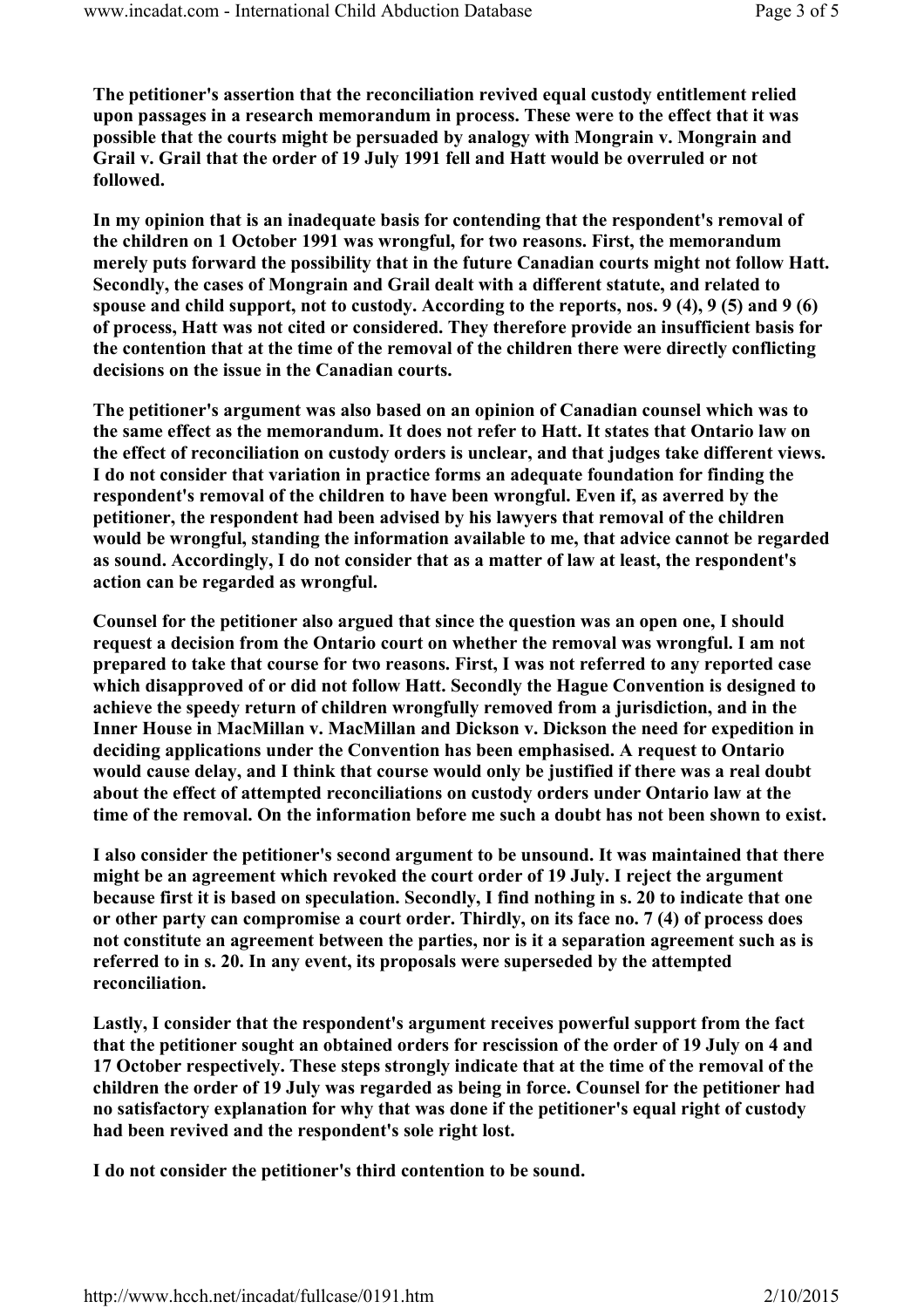The argument that the respondent breached his own rights of custody was founded on Re H (A Minor) (Abduction). That case is clearly distinguishable however. In it the award of custody to the mother who removed the child had contained a prohibition against her removing the child from the jurisdiction without the court's leave. The removal was wrongful because she acted in breach of that prohibition. The order of 19 July contains no such prohibition. The respondent, having an order in his favour had the right to determine the residence of the children, and by removing them, he was within his rights. That he did so knowing, as the petitioner avers, that a hearing on custody was imminent, may not be to his credit, but it did not make his actions wrongful in law.

The argument that the respondent acted in breach of the petitioner's own custodial rights was put on the footing that Canadian concepts of custody and access might differ from those of Scots law. I reject that as speculation. It was also contended that the petitioner's right of access was a custodial right. However s. 20 of the 1980 Act distinguishes between custody and access. The Ontario court orders produced also make that distinction, as does art. 5 of the Convention. It was also suggested that under s. 20 (4) and (5) the non-custodial parent had a right to be consulted as to the whereabouts of the children. That reading cannot be supported. It gives no right of consultation or determination in relation to the children's place of residence. No more than a right to inquire and to receive information is given. Accordingly I reject this argument.

It thus becomes unnecessary to decide if the petitioner was actually exercising rights of custody at the time of the children's removal, but I observe that the letter founded on to support that argument, no. 7 (4) of process, deals only with access for the respondent.

Reliance was placed by the petitioner on C v. C (Minor: Abduction: Rights of Custody Abroad) to suggest that custody rights should not be interpreted narrowly. However the basis of that decision was that the mother's removal of the child breached a provision in the order in her favour that neither party would remove the child from the jurisdiction without the other's consent, which had not been obtained. The need for the father's consent was held to be a right to determine the child's place of residence, and hence a custody right. Again the order of 19 July gave the petitioner no such right.

For these reasons I am satisfied that the removal of the children by the respondent was not a wrongful act within the meaning of the Hague Convention. Dismissal of the petition was not sought. Since the respondent was acting within his rights, I consider that he is entitled to recall of the interim interdict, that being designed to protect against his removal of the children from Scotland, he having allegedly wrongfully removed them from Canada.

It does not follow however that an order for the return of the children to him should be made. The petitioner has an interim award of custody in her favour, and that has not been recalled. My decision merely settles that the petitioner's retention of custody cannot depend on the provisions of the Hague Convention. The issue of custody will have to be resolved either in Ontario or in another process in this court, founding on the presence of the children within Scotland.

It should be added that the respondent argued that if his removal of the children was held to be wrongful, I should exercise my discretion under art. 13 (b) and the third proviso of that article, and refuse to order the return of the children. In view of my decision it is not necessary to do so. However, I consider that only in the clearest of cases should this means of escaping the mandatory provisions of art. 12 of the Convention be entertained by the court. I would not have been prepared to do so on the basis of objections to their return by the children, since I consider that the averments made about this are inadequate. It would only